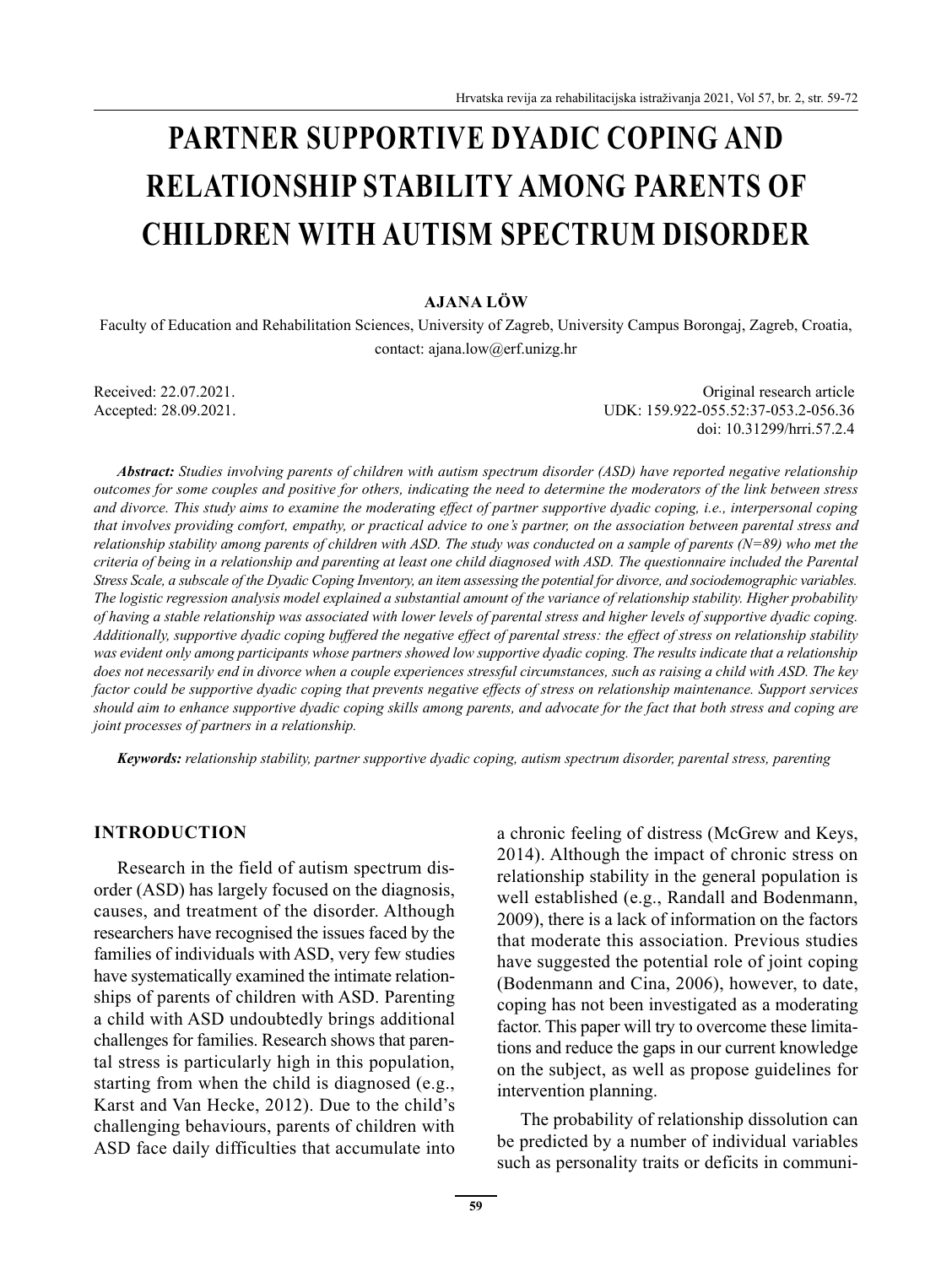cation skills (e.g., Gottman, Coan, Carrere, and Swanson, 1998; Kelly and Conley, 1987), as well as by various relational and macro-level variables such as economic trends (reviewed in Dronkers, Kalmijn, and Wagner, 2006). Since stress can be a cause and/or a consequence of the above-mentioned variables, one might expect it to be related to relationship outcomes (e.g., Catalano and Dooley, 1977). For example, there is a long-term association between external stress and divorce (e.g. Bodenmann and Cina, 2006). Stress affects the relationship through the spillover mechanism, i.e., stress that arises outside the dyad, such as parental or work-related stress, can affect processes within the dyad (e.g. Falconier, Nussbeck, Bodenmann, Schneider, and Bradbury, 2015; Neff and Karney, 2009). Although the spillover mechanism could be both negative and positive, there is growing empirical support (e.g. Zemp, Nussbeck, Cummings, and Bodenmann, 2017) that external stress reduces relationship satisfaction over time primarily through two pathways. Firstly, the spillover mechanism decreases the time partners spend together, which reduces opportunities for positive couple behaviours, such as affection or intimacy with one's partner (Bodenmann, 2005). Secondly, it lowers the capacity for self-regulation, which encourages partners to express negative individual traits (e.g., aggressiveness) and leads to more frequent conflict and negative couple behaviours. In other words, when people, who otherwise have mostly positive relationship interactions, feel stressed, they will show less positive and more negative relationship interactions. These processes affect relationship quality, satisfaction, and, in the long run, stability.

Chronic daily stressors have proven to be particularly destructive to couples (Randall and Bodenmann, 2009). Therefore, couples raising a child with ASD are a very vulnerable group since they face daily parenting difficulties. Parenting difficulties usually arise from the ambiguity of diagnostic criteria, as well as the extent and severity of ASD symptoms (Martinez-Pedraza, 2012). ASD is a complex neurodevelopmental disorder that includes both developmental delays and behaviour problems (Jang, Dixon, Tarbox, and Granpeesheh, 2011). Developmental delays are evident in social communication and often in intellectual functioning, while behaviour problems include tantrums, aggression, stereotypy, self-injury, and sleeping or eating difficulties. Deficits in the child's social communication can cause parents to feel socially stigmatised and worry about the child's adjustment (Martinez-Pedraza, 2012). Behaviour problems present a particular challenge since they are often physically dangerous, for example, self-injury by hitting, pinching, or scratching, leaving parental supervision without permission, or destroying property (Jang et al., 2011). Some of the behaviours, such as repeated and unusual vocalisations, are also demanding because they are socially unacceptable. Due to the nature and frequency of these challenging behaviours, parenting a child with ASD is associated with lower levels of psychological well-being and coping than parenting a child with other developmental disabilities, such as Down syndrome (Abbeduto et al., 2004). Increased parenting stress in the population of parents of children with ASD begins before diagnosis and continues until after the child becomes an adult (e.g., Karst & Van Hecke, 2012), making it a risk factor for relationship quality deterioration. While parents of typically developing children show an increase in relationship satisfaction once a child reaches adulthood, parents of children with ASD show a decrease in satisfaction at the same point (Hartley, Barker, Seltzer, Greenberg, and Floyd, 2011). In addition, two studies found that a more stressful parenting day in families of children with ASD was associated with fewer positive and more negative marital interactions during the day (Goetz, Rodriguez, and Hartley, 2019; Hartley, Papp, and Bolt, 2018).

Although one might assume that parents of children with ASD face a higher risk of divorce than parents of typically developing children, previous findings regarding relationship stability are mixed (Sim, Cordier, Vaz and Falkmer, 2016). For example, Hartley et al. (2010) and Baeza-Velasco, Michelon, Rattaz, Pernon and Baghdadli (2013) report an increased divorce rate among parents of children with ASD, whereas Freedman, Kalb, Zablotsky and Stuart (2012) found no such difference in a population-based study. Findings from qualitative studies also show that the impact of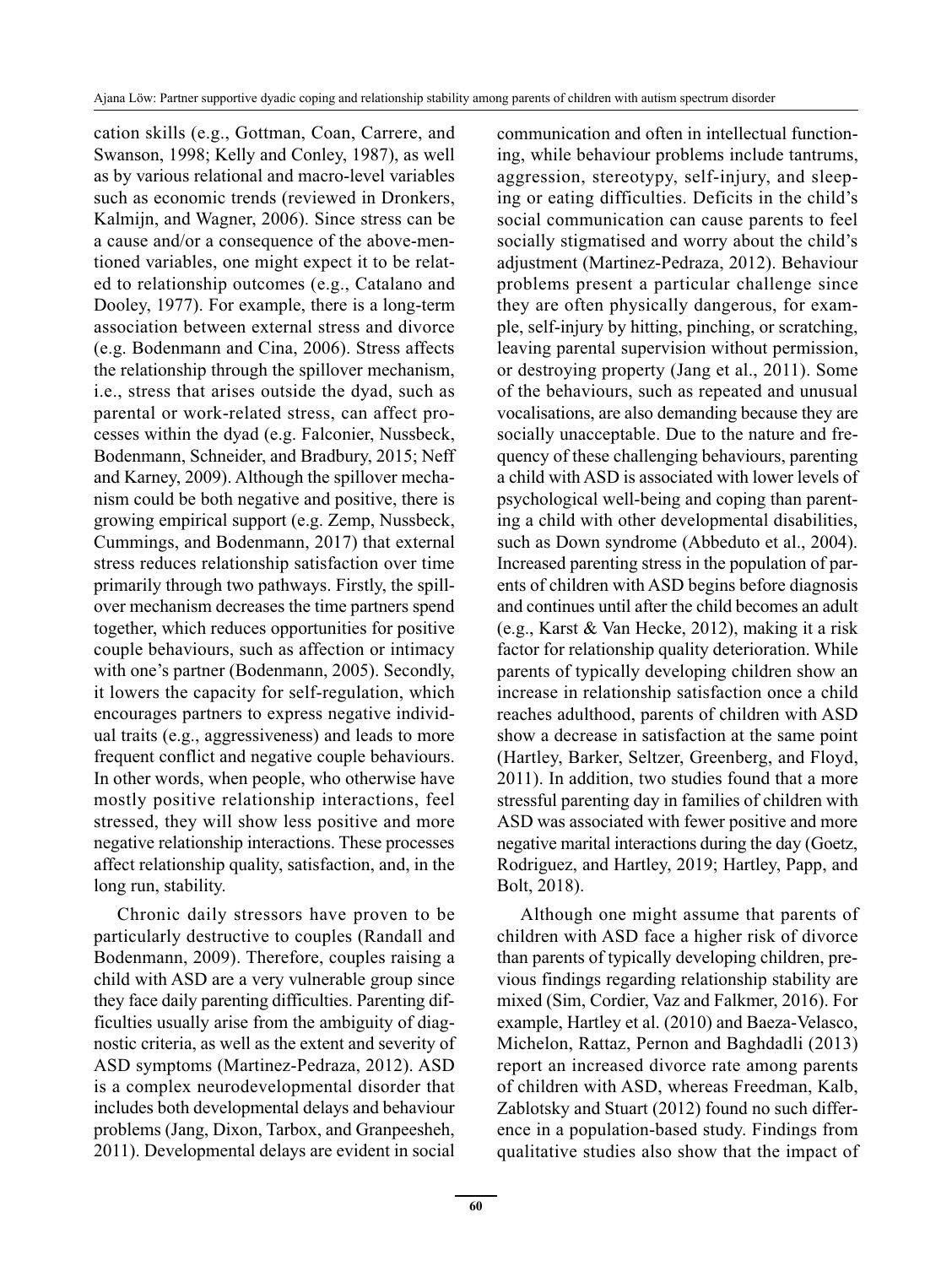parental stress on relationship dissolution among these couples is complex (e.g. Marciano, Drasgow, and Carlson, 2015). While some parents report poorer couple adjustment, others show positive effects, such as becoming more tolerant and compassionate as partners, or increasing intimacy and becoming closer to their partner (DePappe and Lindsay, 2018). Bush and Price (2021) concluded that, while these studies generally confirm the association between stress and divorce found in the general population, they also show that negative outcomes (both mental health and relationship outcomes) do not occur in all couples, and when they do occur, they are not as severe as often reported or assumed. Positive mental health outcomes often include indicators of family resilience such as family connectedness and closeness (e.g. Bayat, 2007), personal development in the parenting role, and valuing a strong emotional bond with the child (Potter, 2016). In conclusion, Bush and Price (2021) pointed out the need for further research looking at possible moderators of the link between stress and divorce, such as parental well-being, co-parenting, or partner empathy and support. The review also suggests that the topic of intimate relationships of parents of children with developmental disabilities lacks a clear theoretical framework. In this case, the starting point could be a systemic theory, such as the contextual model of family stress (Boss, 2002).

The contextual model of family stress is often applied to family systems facing severe stressors, and it was developed on the basis of Hill's ABC-X Family Stress Model (1958). The model consists of internal and external elements that determine the course of a family/couple stress process and moderate the relationship between stress and outcome, i.e., good or poor adjustment of the family/ couple. When a family experiences a crisis, there are three possible levels of family reorganisation: the same level as before the crisis, a lower level of family functioning than before the crisis, or a higher level of family functioning than before the crisis (Boss, 2002). External elements include resources outside the family that parents use to cope with the crisis, such as health and education systems. Internal elements include family dynamics such as parental and sibling relationships, and are composed of three dimensions: structural, psychological, and philosophical. While the structural dimension refers to family boundaries and roles and the philosophical dimension refers to family values and beliefs, the psychological dimension refers to family perceptions and a mechanism for coping with a stressful event. Although coping has previously been considered an individual process, i.e., the person deals with stressors alone, the Systemic Transactional Model (STM; Bodenmann, 1995) has introduced the concept of dyadic coping, which assumes that both stress and coping are processes shared between partners in a relationship. Dyadic coping is defined as interpersonal coping in which stress signals from one partner are responded to with corresponding stress coping responses from the other partner (Bodenmann, 1995b). STM assumes that the ways in which stressors affect one partner (and consequently the relationship) can be largely moderated by the support of the other partner. For example, if a mother is feeling overwhelmed because she has been dealing with her child's tantrums all morning, it is important for her spouse to show empathy and understanding when he comes home, or to take over things she normally does to help her. Given the definition of a psychological dimension in the model developed by Boss (2002), one might assume that dyadic coping is an important internal psychological element in families with children with ASD. Therefore, the present study uses a combination of the Boss (2002) model and STM to build its conceptual foundation.

The most important positive form of dyadic coping is supportive dyadic coping, i.e., expressing empathy toward one's partner, providing comfort, or giving practical advice. Both in the general population and in the population of parents of children with ASD, positive forms of dyadic coping have proven to be associated with higher relationship satisfaction (García-López, Sarriá, Pozo, and Recio, 2016). However, studies investigating relationship stability in this regard show inconsistent findings. By combining stress levels and frequency of engaging in individual and dyadic coping strategies, Bodenmann and Cina (2006) were able to classify couples into stable-satisfied, stable-distressed, or separated/divorced groups five years later with 62.1% accuracy. In another study,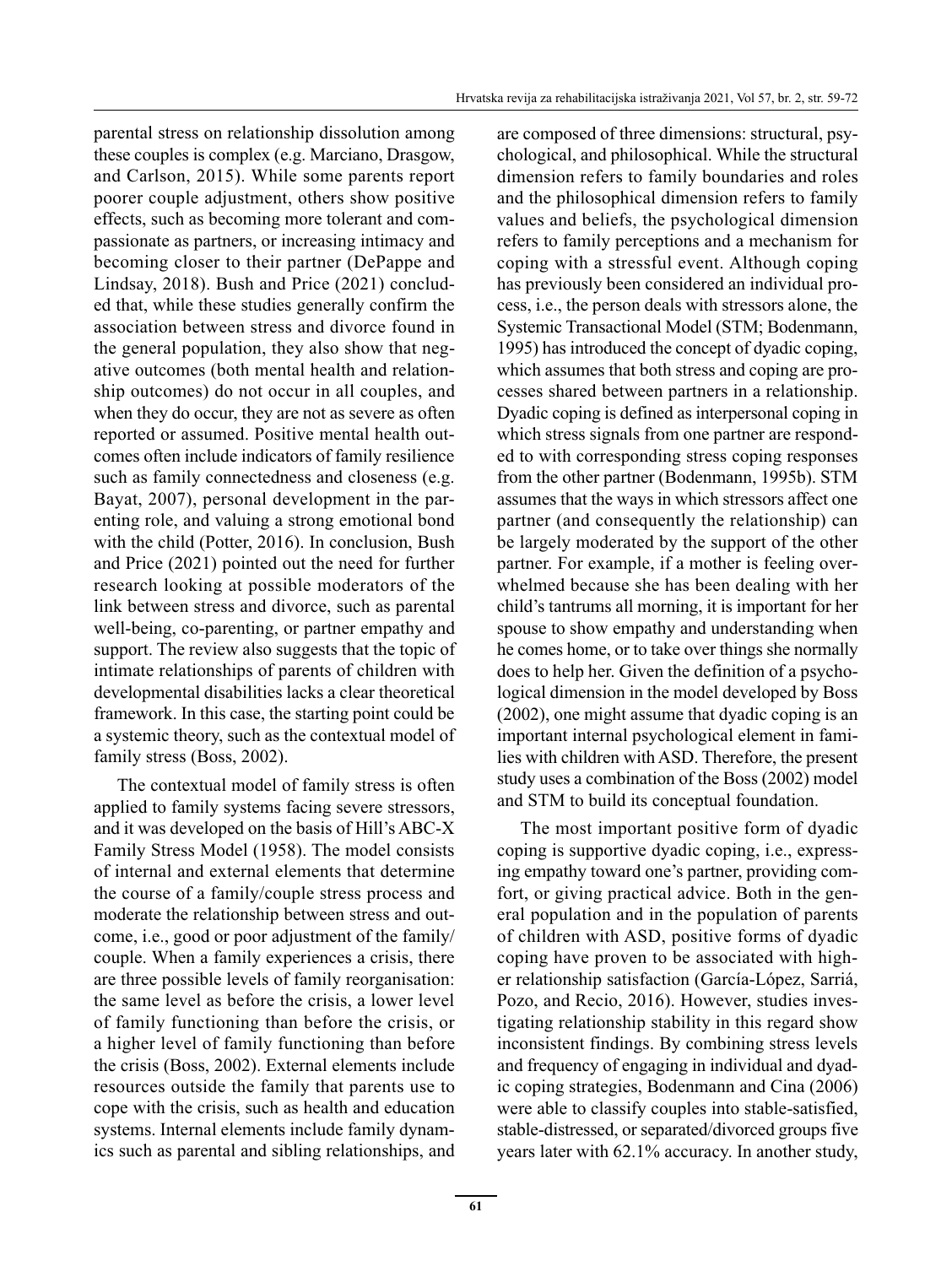dyadic coping was associated with relationship stability in couples coping with the death of a child (Bergstraesser, Inglin, Hornung and Landolt, 2015). In contrast, Ruffieux, Nussbeck and Bodenmann (2014) showed that dyadic coping had no association with relationship stability 10 years later (they only found an association between coping and relationship satisfaction). Although it could be argued that coping could contribute to stability via higher satisfaction (a full mediation), the causal link was not investigated in these studies. Thus, we cannot rule out the possibility that relationship satisfaction independently influences coping and stability. It should also be noted that all three studies examined coping as a predictor of relationship stability, not as a moderator of the association between stress and relationship stability (Falconier and Kuhn, 2019).

## **AIM OF THE STUDY**

The topic of intimate relationships of parents of children with ASD has only recently been systematically investigated. In their review of several studies that addressed the topic of relationship satisfaction in these couples, Sim et al. (2016) reported complex associations and inconsistent findings. Although the effect of chronic stress on relationship stability in the general population is well established (e.g. Randall and Bodenmann, 2009), there is a lack of research on the factors that might moderate this association. Researchers have suggested the possible role of the couple dyadic coping; however coping has not been investigated as a moderating factor. The need for further research on possible moderators of the link between stress and divorce also stems from studies of couples raising children with various types of disabilities. While these studies generally confirm the association between stress and divorce found in the general population, they also show that negative outcomes do not occur in all couples. Therefore, this study aims to examine the moderating effect of partner supportive dyadic coping on the association between parental stress and relationship stability in parents of children with ASD.

This paper uses the framework of the contextual model of family stress (Boss, 2002) and the framework of STM (Bodenmann, 1995). According to the contextual model of family stress, the effect of stressors on the outcome, i.e., good or poor adjustment of the family/couple depends on the internal moderator variables. Given the definition of a psychological dimension in Boss (2002) model, it could be assumed that dyadic coping is an important internal psychological moderator in families with children with ASD. Because parents of children with ASD face chronic stressors and the impact of chronic stress on relationship stability in the general population is well established, it is hypothesised that higher parental stress will be associated with lower relationship stability in these couples. Further, according to Boss' contextual model of family stress, it is hypothesised that partner supportive dyadic coping will have a moderating effect on the association between parental stress and relationship stability. More specifically, supportive dyadic coping is expected to buffer the negative effect of stress: the effect of stress on relationship stability will be larger for participants whose partners show less supportive dyadic coping than for participants whose partners show more supportive dyadic coping.

# **METHODS**

## **Participants**

This study was conducted using the criteria sampling method. The inclusion criteria were: (1) parents of at least one child diagnosed with ASD and (2) a current intimate relationship and shared household with a partner. The sample included 89 participants who met the criteria. The sociodemographic characteristics of the sample are listed in Table 1. The average age of the participants was 40 years, and 66.4% of participants were women. The average relationship length was 13 years. 59.5% of participants had a college degree (or higher) and 42.7% were employed full-time. Children diagnosed with ASD were on average 7.5 years old (89% boys). Challenging behaviours were observed sometimes or often among the children of 69.3% of the sample.

## **Instruments**

The questionnaire included measures of parental stress, partner supportive dyadic coping, relationship stability, and sociodemographic variables.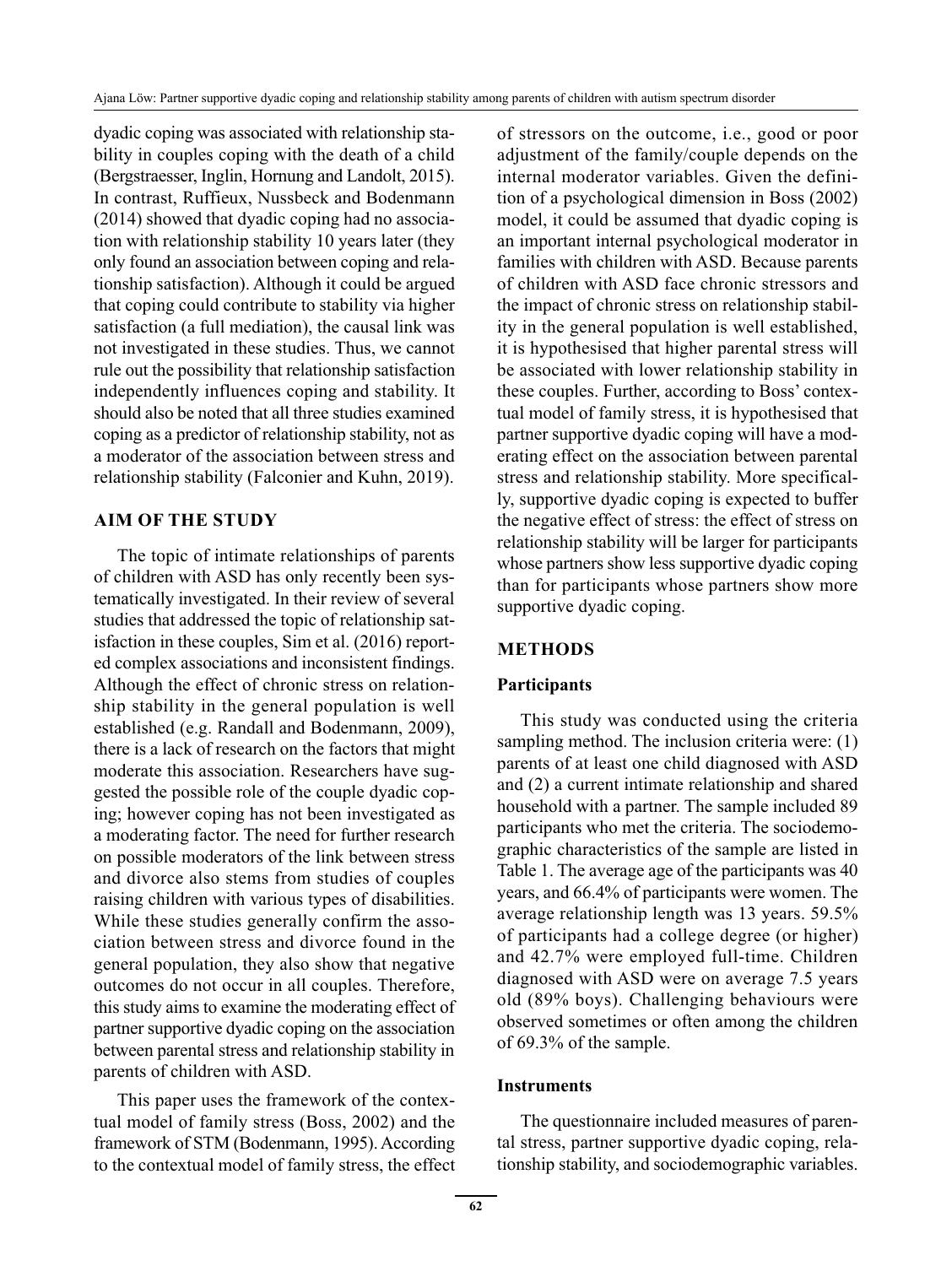| Characteristic                 | Category                  | $\frac{0}{0}$            | M(SD)        | Min            | Max  |
|--------------------------------|---------------------------|--------------------------|--------------|----------------|------|
| Age (in years)                 |                           | $\overline{a}$           | 40.02(6.73)  | 28             | 62   |
| Gender                         | Female                    | 66.4                     |              | $\overline{a}$ |      |
|                                | Male                      | 33.6                     |              |                |      |
| Relationship length (in years) |                           | $\overline{\phantom{a}}$ | 13.25 (6.86) | 3              | 33   |
| <b>Education</b> level         | Elementary school         | 2.2                      |              |                |      |
|                                | High school               | 38.2                     |              |                |      |
|                                | College or higher         | 59.5                     |              |                |      |
| Employment                     | Full-time                 | 42.7                     |              |                |      |
|                                | Part-time                 | 19.1                     |              |                |      |
|                                | Maternity leave or parent | 17.9                     |              |                |      |
|                                | caregiver status          |                          |              |                |      |
|                                | Unemployed                | 25.8                     |              |                |      |
| Household income               | Below averag              | 25.8                     |              |                |      |
|                                | Average                   | 47.2                     |              |                |      |
|                                | Above average             | 27.0                     |              |                |      |
| Number of children             |                           | $\overline{\phantom{a}}$ | 1.94(0.92)   | 1              | 5    |
| Age of child with ASD          |                           | $\blacksquare$           | 7.50(3.38)   | 4.0            | 16.6 |
| Gender of child with ASD       | Female                    | 11                       |              |                |      |
|                                | Male                      | 89                       |              |                |      |
| Challenging behaviours         | Never                     | 3.4                      |              |                |      |
|                                | Rare                      | 18.2                     |              |                |      |
|                                | Sometimes or often        | 69.3                     |              |                |      |
|                                | Very often                | 9.1                      |              |                |      |

 **Table 1.** *Sociodemographic characteristics of the sample (N = 89)*

*ASD,* autism spectrum disorder*; M,* mean; *Max,* maximum observed value; *Min,* minimum observed value; *SD,* standard deviation

The Parental Stress Scale (Berry and Jones, 1995) measures the level of parental stress and includes both positive (e.g., emotional benefits) and negative (e.g., demands on resources) aspects of parenting. The scale includes 18 questions that require responses with a Likert-type level of agreement from 1 ("strongly disagree") to 5 ("strongly agree"). An example item is "*Having a child leaves little time and flexibility in my life*". A low score indicates a low level of stress. The scale was previously validated on a Croatian sample (Milić Babić and Laklija, 2013). In the present study, the internal consistency of the scale was  $\alpha = .89$ .

Partner supportive dyadic coping is a subscale of the Dyadic Coping Inventory (DCI; Bodenmann, 2008), and it measures perceptions of partner supportive dyadic coping, the provision of problem-focused and/or emotion-focused support to help the partner cope when one or both partners are stressed. The subscale includes five items rated on a scale, where 1 indicates "very rarely" and 5 indicates "very often". An example item is *"(When I feel*  *stressed) my partner shows empathy and understanding for me*". A low score indicates a low level of supportive dyadic coping. The scale has cut-off values with respect to dyadic coping (Bodenmann,  $2008$ :  $\leq$  3.17 = below average; 3.17-4.14 = within normal range;  $> 4.14$  = above average. The scale was previously validated on a Croatian sample (Alimović et al., 2016). In the present study, the internal consistency of the scale was  $\alpha = .94$ .

Relationship stability was measured using a single item assessing the couple's potential for separation or divorce - "*Have you seriously considered break-up/divorce in the past year?*" with responses of "yes" or "no." Responses were later coded into a dummy variable ( $0 =$ "unstable couple",  $1 =$ "stable couple"). A similar single-item approach is common in relationship stability research (e.g. Barton and Bryant, 2016; Johnson and Anderson, 2013). Sociodemographic variables were developed for the purpose of the study and included data on the participants (age, gender, education level, relationship duration, employment, and monthly income)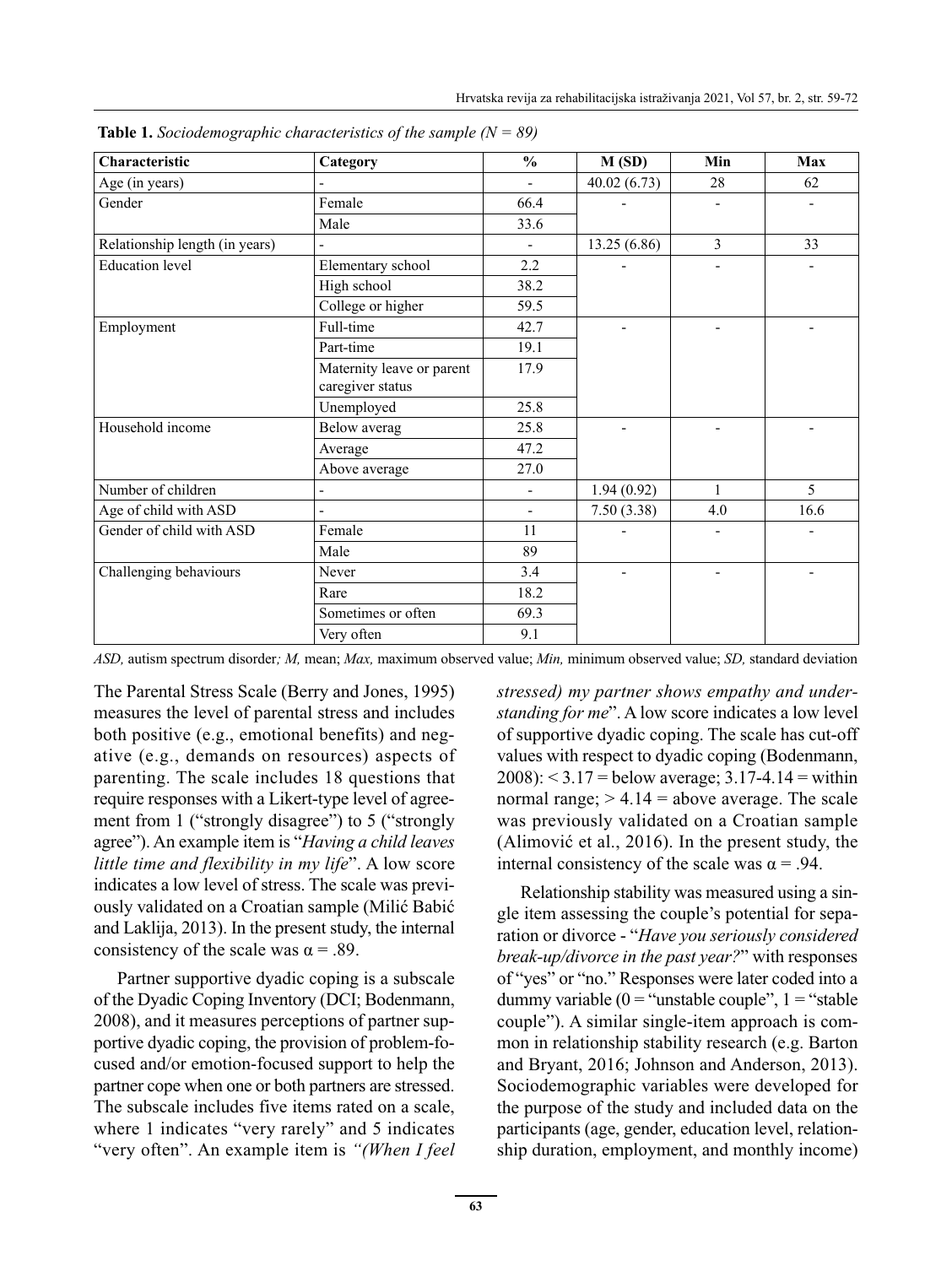and data on the child with ASD (age, gender, and frequency of challenging behaviours).

#### **Procedures**

All data were collected in the spring of 2019. Participants were recruited through cooperation with kindergartens, primary schools, and the centre for autism in the city of Zagreb. The study was conducted in accordance with the Code of Ethics of the Ethics Committee in Science and Higher Education in Croatia, the Code of Ethics of the University of Zagreb, and the Rules of Procedure of the Ethics Committee of the Faculty of Education and Rehabilitation Sciences (Approval of the Ethics Committee of the Faculty of Education and Rehabilitation Sciences). Questionnaires were distributed by special education teachers, who gave the parents an informed letter, consent form, and the questionnaire. The questionnaires were returned in sealed envelopes to protect the identity of the participants. All analyses were done using SPSS (version 23). Descriptive statistics and correlations with bootstrapping were used for the initial analyses. Hierarchical binary logistic regression analysis was performed to further explore the relationships between variables. A model with parental stress as a predictor, partner supportive dyadic coping as a moderator, and relationship stability as a criterion variable was tested. To obtain the moderator variable, a multiplication of the standardised variables of parental stress and supportive dyadic coping was used.

#### **RESULTS**

Descriptive statistics and correlations between variables are listed in Table 2. Based on the frequencies of the relationship stability dummy variable, 57.5% of the sample were categorised as stable couples, while 42.5% were unstable couples. Descriptive statistics for parental stress indicate that, on average, participants reported moderate levels of parental stress that varied widely across participants. The mean and standard deviation for partner supportive dyadic coping indicate that, on average, participants reported moderate levels of partner supportive dyadic coping that varied widely between participants. Looking at the cut-off scores for the DCI, 22.7% of participants reported a below average level of dyadic coping, 46.6% of participants reported a dyadic coping level in the normal range, and 30.7% of participants reported a dyadic coping level above average.

To address the categorical nature of the criterion variable, correlations between variables were calculated using the point-biserial correlation coefficient with bootstrapping (Table 2). Firstly, correlation analyses were conducted between the criterion variable and sociodemographic variables (at both the parent and child levels). None of the control variables were significantly associated with criterion, so they were not included in the regression analysis. Secondly, correlation analyses were conducted between the criterion variable and the predictor variables. As expected, the results showed that the correlation coefficient between the predictor variables, i.e., parental stress and partner supportive dyadic coping, was not significant. Consistent with the hypotheses, both predictor variables were significantly associated with the criterion variable, relationship stability. Higher levels of parental stress were associated with lower relationship stability ( $r = -0.29$ ;  $p < 0.01$ ), whereas higher levels of partner supportive dyadic coping were associated with higher relationship stability  $(r = .41; p < .01)$ .

Next, the assumptions for binary logistic regression analysis were checked. Binary logistic regression requires a minimum of 10 events per predictor variable (Peduzzi, Concato, Kemper,

**Table 2.** *Descriptive statistics and point-biserial correlation coefficient with bootstrapping between variables (N = 89)*

| <b>Variable</b>             |          | $\frac{6}{9}$ | M(SD)        | Min | Max |        |           |
|-----------------------------|----------|---------------|--------------|-----|-----|--------|-----------|
| 1. Parental stress          |          |               | 41.17(10.76) | 18  | 90  | $-.21$ | $-0.29**$ |
| 2. Supportive dyadic coping |          |               | 3.66(1.00)   |     |     |        | $.41**$   |
| 3. Relationship stability   | Stable   | 57.5          |              |     |     |        |           |
|                             | Unstable | 42.5          |              |     |     |        |           |

M, mean; Max, theoretical maximum value; Min, theoretical minimum value; SD, standard deviation;  $**$ ,  $p < .01$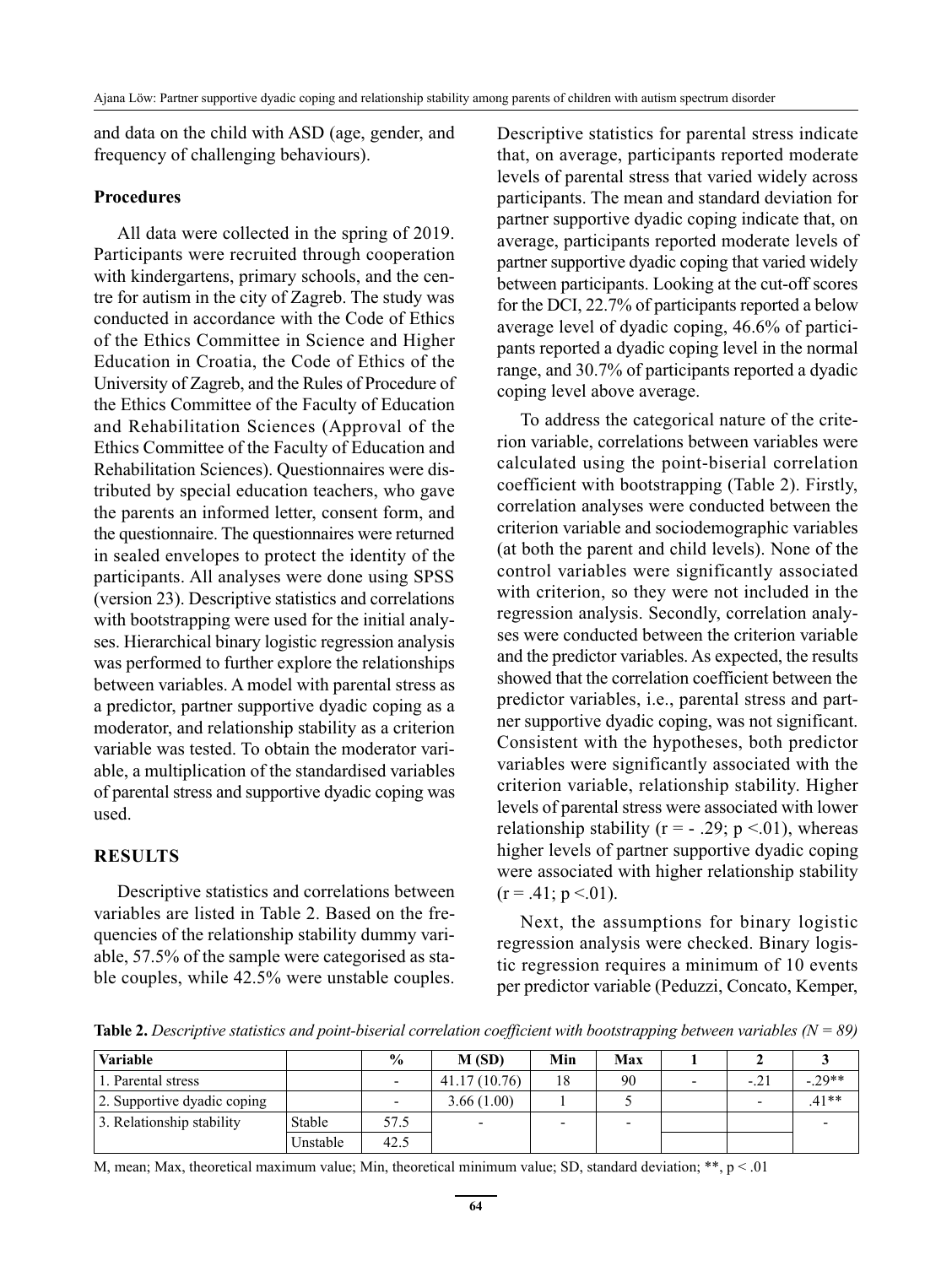| Predictor                | B(S.E.)         | Wald       | <b>OR</b> | $\chi^2$ (df)  | R <sub>2</sub> |
|--------------------------|-----------------|------------|-----------|----------------|----------------|
| Parental stress          | $-0.648(0.287)$ | $5.075*$   | 0.523     |                |                |
| Supportive dyadic coping | 1.291(0.369)    | $12.263**$ | 3.637     |                |                |
| Moderator                | $-0.533(0.227)$ | $5.481*$   | 0.587     |                |                |
| <b>Test</b>              |                 |            |           |                |                |
| Overall model evaluation |                 |            |           | $24.889(3)$ ** |                |
| Hosmer & Lemeshow test   |                 |            |           | 8.070(8)       |                |
| Nagelkerke               |                 |            |           |                | .354           |

**Table 3.** *Final step of the hierarchical binary logistic regression analysis explaining relationship stability (N = 89)*

*B*, unstandardized regression coefficient; *df*, degrees of freedom; *OR*, odds ratio; *R2* , coefficient of determination; *S.E.*, standard error of the estimate; *Wald*, chi-square test statistic for the individual predictor variable; χ², chi-square; \*\*, *p* < .01; \*, *p* < .05

Holford and Feinstein, 1996); some authors provide evidence for a looser cut-off point (Vittinghoff and McCulloch, 2007). This means that the smaller category of the outcome variable should be at least 10 times the number of predictor variables. Considering that the number of participants in the unstable couples group (which is the smaller of the two categories of the outcome variable in this study) was 37, this assumption was met. Further, logistic regression requires no multicollinearity between predictor variables, so collinearity statistics were performed. The variance inflation factor values were below the cut-off point of five, indicating the assumption was met. Logistic regression also requires linearity of the predictor variables and log odds, so a Box-Tidwell procedure was performed, which requires the interaction between the predictor and the natural log of the predictor to be added to the model (Osborne, 2015). The interactions were not significant, indicating this assumption was also met.

To test the hypotheses, a hierarchical binary logistic regression analysis was conducted with relationship stability as the criterion variable. In the first step, the variables parental stress and partner supportive dyadic coping were entered. In the second step, the moderator variable, i.e., the interaction between parental stress and supportive dyadic coping was introduced. The first block of variables explained a statistically significant proportion of the variance of the criterion variable ( $\chi^2(2) = 19.896$ , p <.01; Nagelkerke  $R^2 = .291$ ). The Hosmer-Lemeshow test was not significant ( $p > 0.05$ ), indicating that the model fits the data well. When the moderator variable was introduced in the second step, the percentage of variance explained increased significantly by 6.3%. The final model explained a statistically significant proportion of the variance of the criterion variable  $(\gamma^2(3) = 24.889, p < 0.01; Nagelkerke R^2 = 0.354).$ The Hosmer-Lemeshow test was not significant (p >.05), indicating that the model fits the data well. The results of the final step of the hierarchical binary logistic regression analysis are provided in Table 3.

The final model correctly classified 69.5% of participants. Higher probability of having a stable relationship was associated with lower scores on parental stress and higher scores on partner supportive dyadic coping. For each point increase in parental stress, the odds of being in a stable relationship decreased by 47.7%  $[Exp(B) = 0.523]$ , 95% CI (0.298, 0.919)]. When parental stress was held constant, for each point increase in partner supportive dyadic coping, the odds of being in a stable relationship increased almost threefold [Exp  $(B) = 3.637, 95\% \text{ CI } (1.766, 7.492)$ .

The moderating effect of partner supportive dyadic coping on the association between parental stress and relationship stability is shown in Figure 1. Using Dawson's procedure (2014), simple slope tests, i.e., conditional hypothesis tests of whether the association between predictor variables and a criterion variable is significant at a given value of the moderator were plotted. According to the recommendations, theoretically meaningful values were chosen: the values were set at 0 and 4.14, which corresponds to the DCI cut-off value for above-average dyadic coping.

As evident from Figure 1, partner supportive dyadic coping buffered the negative effect of parental stress. In other words, the effect of stress on relationship stability was evident only among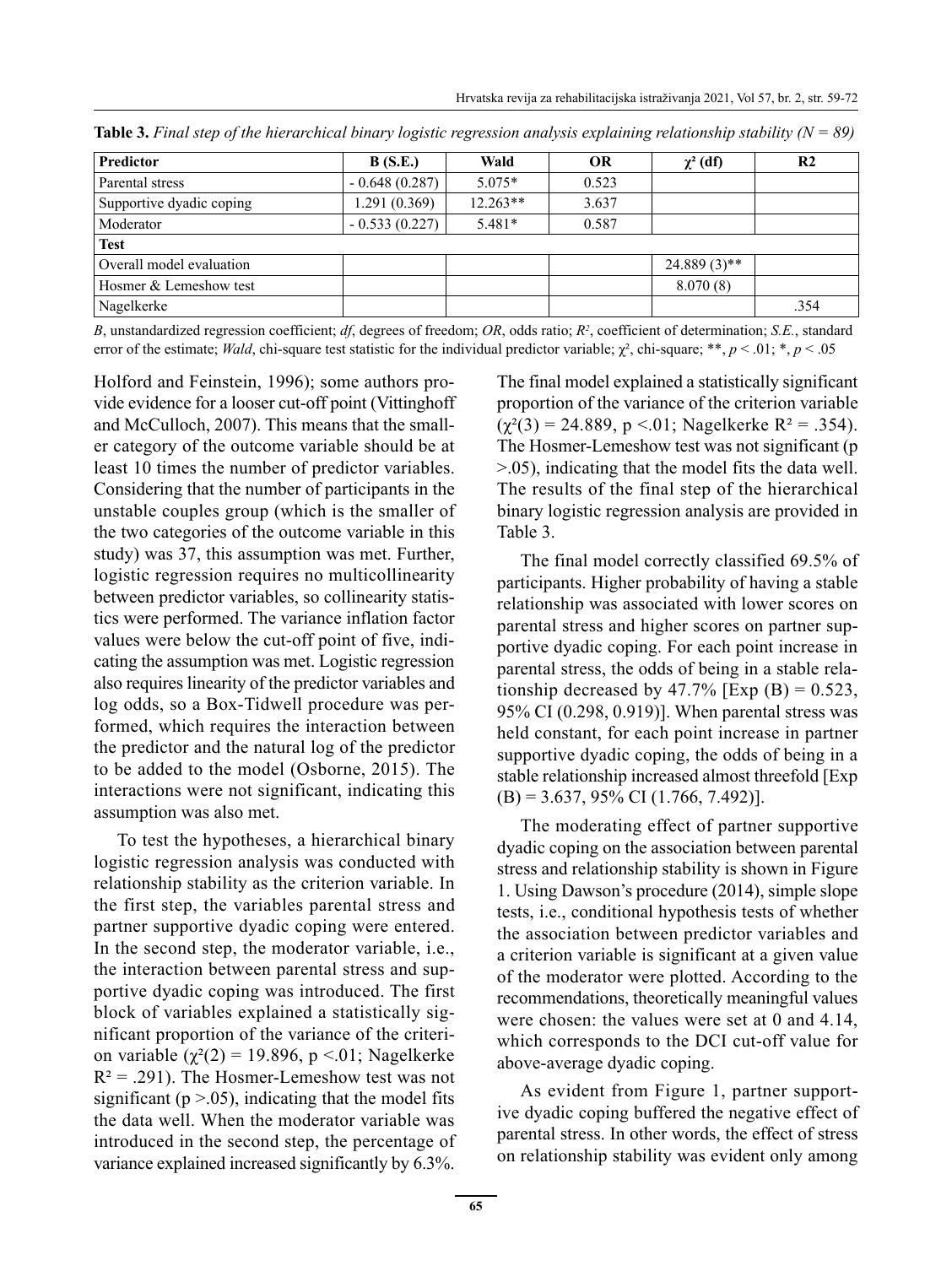

**Figure 1.** *Moderating effect of partner supportive dyadic coping on the association between parental stress and relationship stability (N = 89)*

participants whose partners showed low supportive dyadic coping, whereas there was no such effect among participants whose partners showed high supportive dyadic coping.

#### **DISCUSSION**

Despite elevated levels of stress among parents of children with ASD, research findings regarding relationship stability in this population are mixed, showing negative outcomes for some couples and positive outcomes for others (e.g. Sim et al., 2016). Therefore, researchers suggest the need for further investigation of the potential moderators of the link between stress and divorce. This study aimed to examine one such moderator, partner supportive dyadic coping, which is a variable that has been investigated as a predictor of relationship stability in the general population, but has not yielded conclusive results. Using the framework of the contextual model of family stress (Boss, 2002), it was hypothesised that higher parental stress would be associated with lower relationship stability, and that partner supportive dyadic coping would have a moderating effect on the association between parental stress and relationship stability.

The results of this study confirmed the first hypothesis: parental stress negatively correlated with relationship stability. A higher probability of having a stable relationship was associated with lower levels of parental stress. For each point increase in parental stress, the odds of being in a stable relationship decreased by 47.7%. These findings are consistent with research showing a long-term association between external stress and relationship dissolution (e.g. Bodenmann and Cina, 2006). Stress that originates outside the couple itself, such as parental stress, can influence processes within the couple through the spillover mechanism (e.g. Falconier et al., 2015; Neff and Karney, 2009). This mechanism typically involves: (1) a decrease in the time partners spend together, which reduces opportunities for positive couple behaviours, and (2) a decrease in the capacity for self-regulation, which leads to more frequent conflict and negative couple behaviours. Therefore, couples engage in fewer positive and more negative relationship interactions, which can affect relationship quality and may lead to a break-up in the long run.

It should be noted that, on average, study participants reported only moderate levels of parental stress. This finding seems somewhat surprising since parents of children with ASD typically show elevated stress levels, likely due to the number and intensity of the child's difficulties, particularly challenging behaviours that are often dangerous to the child or socially unacceptable (e.g. self-injuring, leaving the parent's supervision, repeated/ unusual vocalisations, destruction of property) (McGrew and Keys, 2014). This finding could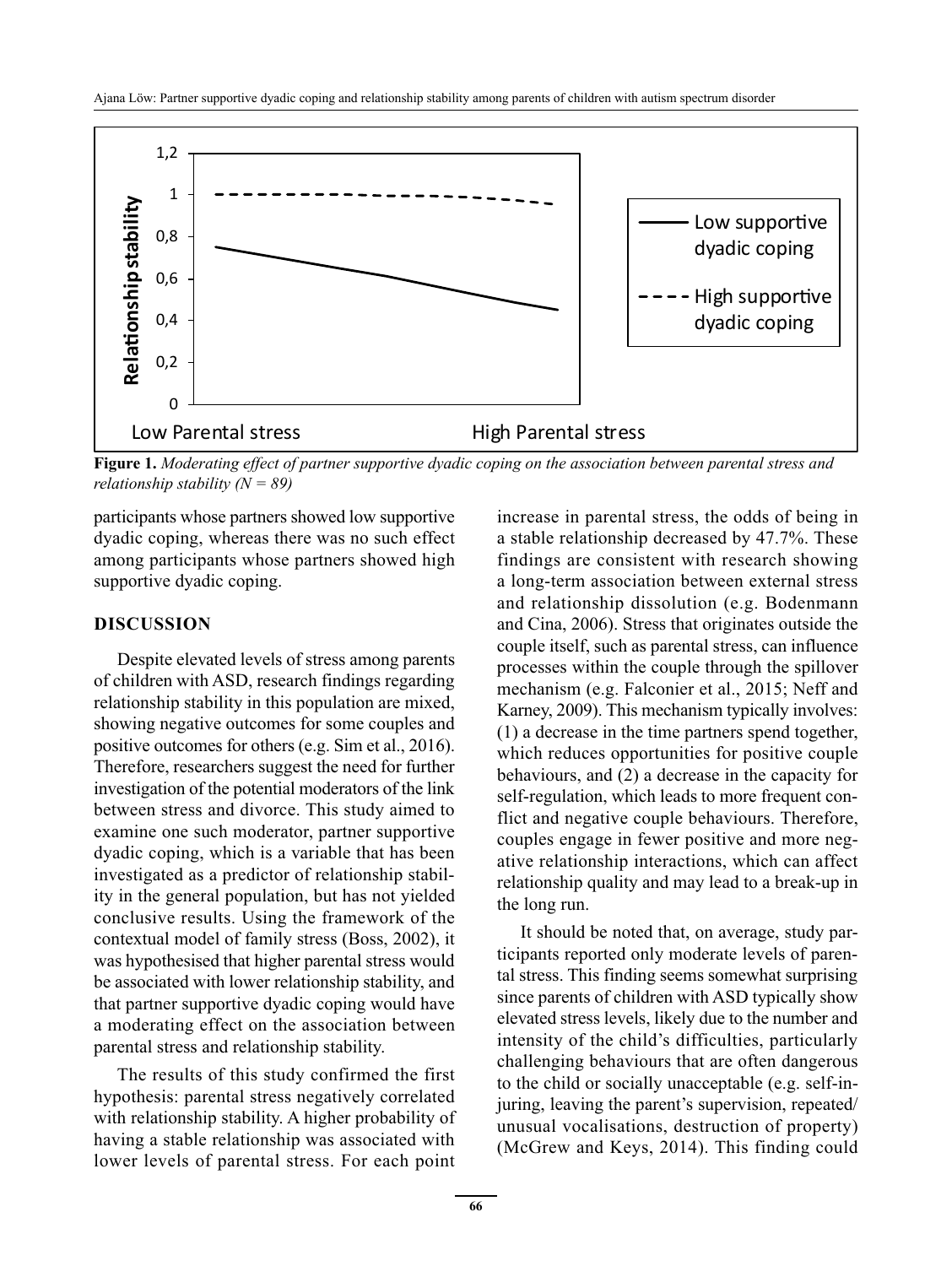have two possible explanations. Firstly, the sampling procedure in this study was non-probabilistic, which is evident from the sample description. The educational level of our participants is above average, therefore, it could be assumed that they have above average resources for coping with stress, such as high professional support, better knowledge of the diagnosis, better knowledge of coping mechanisms, and better communication skills. Secondly, the measure of parental stress used includes the items that measure the construct of parental stress, but also some aspects of a broader construct of parenting in general (for example, "*I enjoy spending time with my child*"). Therefore, the construct of parental stress might be only partially captured. It is also questionable whether the instrument can measure stress that is specifically associated with families with a child with ASD (e.g., coping with day-to-day parenting hassles or dealing with challenging behaviours). This may also account for the fact that study participants reported only moderate levels of parental stress.

The second hypothesis of this study, which corresponds to the contextual model of family stress developed by Boss (2002), was that partner supportive dyadic coping would have a moderating effect on the association between parental stress and relationship stability. Specifically, it was hypothesised that stress would have a greater effect on relationship stability among participants whose partners showed less supportive dyadic coping than for participants whose partners showed more supportive dyadic coping. The results of the study confirmed this hypothesis: partner supportive dyadic coping buffered the negative effect of parental stress. The effect of stress on relationship stability was only evident in participants whose partners show low supportive dyadic coping, whereas there was no such effect in participants whose partners show high supportive dyadic coping. This could be illustrated by the example of a mother who feels overwhelmed with her child's challenging behaviour throughout the day. The results of this study indicate that if this woman's partner shows empathy and understanding towards her or if he takes over the things she normally does in order to help her, her feelings of stress would have no effect on relationship stability. On the other hand, if this woman's partner does not show empathy and understanding towards her, or if he does not want to take on the things she normally does, her feelings of stress would have an impact on relationship stability.

This result corresponds to Boss's contextual model of family stress (2002), which assumes that different elements moderate the association between stress and outcome, such as a family/ couple crisis or family/couple adjustment. It is also consistent with the STM (Bodenmann, 1995), which assumes that both stress and coping are processes shared between partners in a relationship, and that the way in which stressors affect one partner (and consequently the relationship) could be largely moderated by the support of the other partner. Although positive forms of dyadic coping have proven to be associated with higher relationship satisfaction, studies that tried to link positive dyadic coping to relationship stability showed mixed results (Bodenmann and Cina, 2006; Ruffieux et al., 2014). It should also be noted that the possible moderating effect of coping on the association between stress and stability has not yet been investigated. In addition, previous studies did not include parents of children with ASD or parents of children with any other type of disability. Therefore, to the best of knowledge, this is the first study to examine dyadic coping as a moderating variable of the link between stress and relationship stability among parents of children with disabilities.

The results of this study suggest that a relationship does not necessarily have to end in divorce when a couple goes through stressful circumstances such as raising a child with ASD. This is further evidenced by the fact that 57.5% of the sample were categorised as "stable couples", while 42.5% were categorised as "unstable couples". Other studies have confirmed these results: while Hartley et al. (2010) and Baeza-Velasco et al. (2013) reported an increase in the divorce rate among parents of children with ASD, a population-based study reported no such differences (Freedman et al., 2012). Further, findings from qualitative studies show that the impact of parental stress on relationship dissolution among these couples is complex (e.g. Marciano et al., 2015). Most importantly, the key variable that distinguishes stable and unstable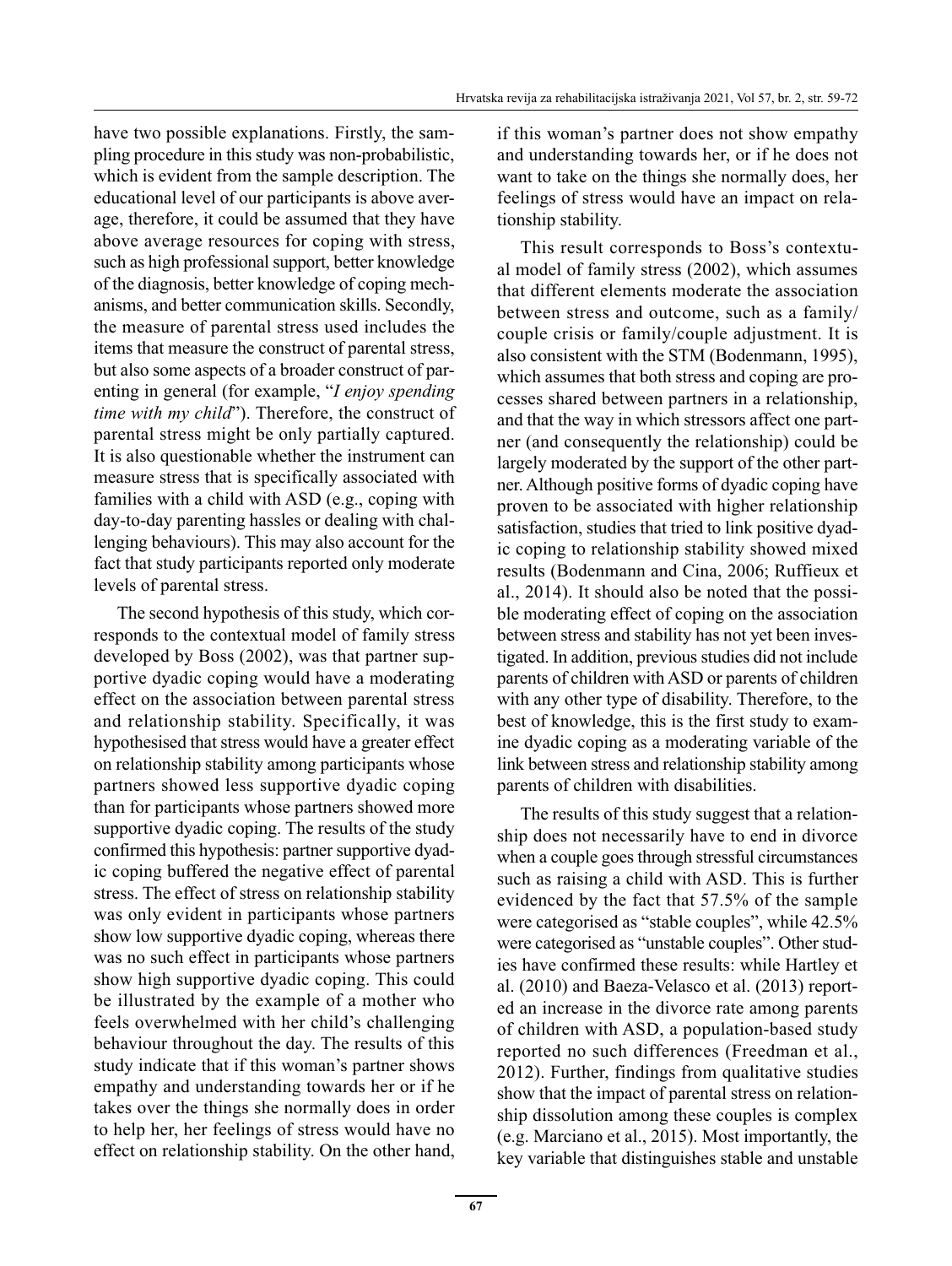couples in this study is supportive dyadic coping. Higher probability of having a stable relationship was associated with higher levels of partner supportive dyadic coping. Parental stress held constant, for every point increase in partner supportive dyadic coping, the odds of being in a stable relationship increased almost threefold. Moreover, partner supportive dyadic coping buffered the negative effect of parental stress, indicating that even though coping may not reduce stress itself, it could prevent its negative effects on relationship maintenance.

The results of this study must be considered with caution in the light of several limitations. The sampling method was non-probabilistic resulting in a sample that was not representative of the population, both in terms of gender and education. To obtain stronger conclusions, the same variables could also be studied using a sample of parents raising children without developmental delays. Future research should therefore be conducted on a representative sample of parents of children with ASD, as well as a comparative sample of parents of typically developing children. In addition, this study did not include both parents of a couple (only one parent), so the advanced dyadic analyses could not be conducted. Secondly, this study is cross-sectional and it is not possible to draw conclusions about causal relationships between variables. For example, an unstable relationship could lead to increased parental stress as well. Therefore, longitudinal studies that allow causal inferences should be planned. Thirdly, the instruments used in this study could be improved. The measure of stress, as mentioned earlier, lacks a grounded concept of stress specific to parents of children with ASD. The measure of relationship stability, although indicating a likelihood of divorce, does not provide information on whether these couples would actually separate at some point. Moreover, the relatively high number of parents who were classified as "unstable couples" based on this indicator should be considered with caution. Indeed, the response of these couples could also reflect the current situation of conflict or increased stress, which could be temporary. Therefore, it might be beneficial for future research to have both married and divorced participants in the sample, and to use more sophisticated methods such as the diary method. Finally, this study did not account for other potential moderators such as work engagement or household labour division, which have proved to be important variables in studies of intimate relationships in the general population (e.g. Author A, 2016). In addition, future studies should control for other variables related to the child with ASD, such as severity of symptoms in social and cognitive functioning, as well as problems associated with the parent-child relationship.

# **CONCLUSIONS AND RECOMMENDATIONS**

To the best of knowledge, this is the first study to examine dyadic coping as a moderator of the link between stress and relationship stability in parents of children with disabilities. The findings support Boss's contextual model of family stress (2002), which posits that different elements in the family's life could influence the association between stress and the outcome for the family, i.e., a crisis or adjustment. In this study, partner supportive dyadic coping buffered the negative effect of parental stress: the effect of stress on relationship stability was evident only when partners showed low supportive dyadic coping, whereas there was no such effect when partners showed high supportive dyadic coping. In conclusion, the results suggest that a relationship does not necessarily have to end in divorce when a couple is experiencing stressful circumstances, such as raising a child with ASD. The key variable that distinguishes stable and unstable couples is supportive dyadic coping. Although coping may not reduce stress itself, it could prevent its negative effects on maintaining the relationship.

The findings of this study are important for planning support services for families raising a child with ASD. Most programs for parents focus on knowledge and information about ASD, as well as on developing parenting skills and managing challenging behaviours (Preece and Trajkovski, 2017). This study suggests that such programmes should also include strengthening parents' intimate relationships. It is critical to enhance skills of supportive dyadic coping, an interpersonal coping that involves expressing empathy toward one's partner, providing comfort, or giving practical advice.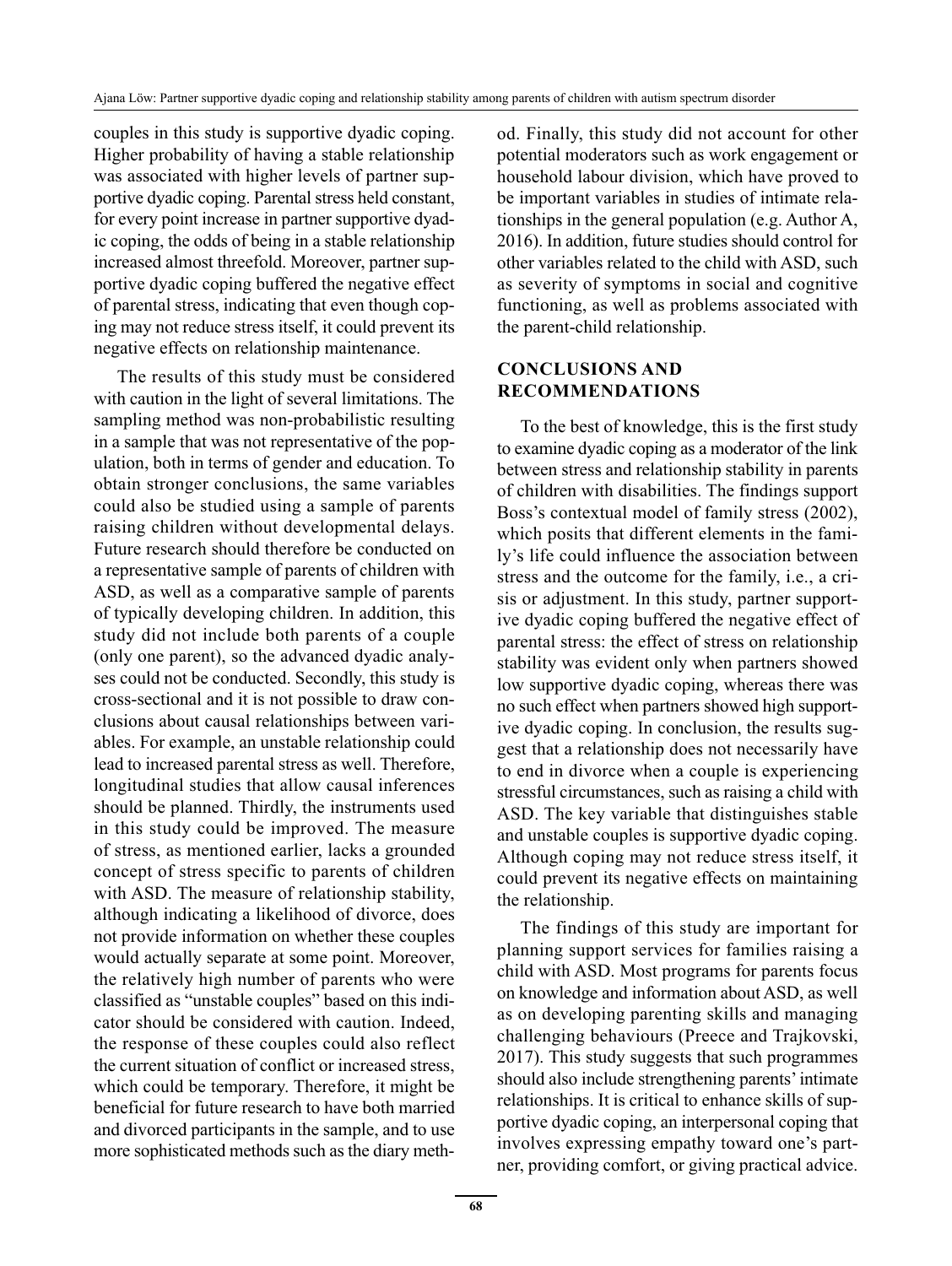Given that a substantial proportion of the sample in this study reported below-average levels of dyadic coping, and taking into account that they were above-average educated individuals, the importance of including these topics in support services is very important, particularly among vulnerable couples (e.g., minimal educational qualifications or low-income couples). Programs should also promote that both stress and coping are not just individual processes, i.e., the person deals with the stressors alone, but also joint processes shared by partners in a relationship.

#### **ACKNOWLEDGEMENTS**

Special thanks to the parents who participated in this study

**Funding:** This research study received no specific grant from any funding agency in the public, commercial, or not-for-profit sectors.

The author(s) declare no relevant financial or non-financial competing interests.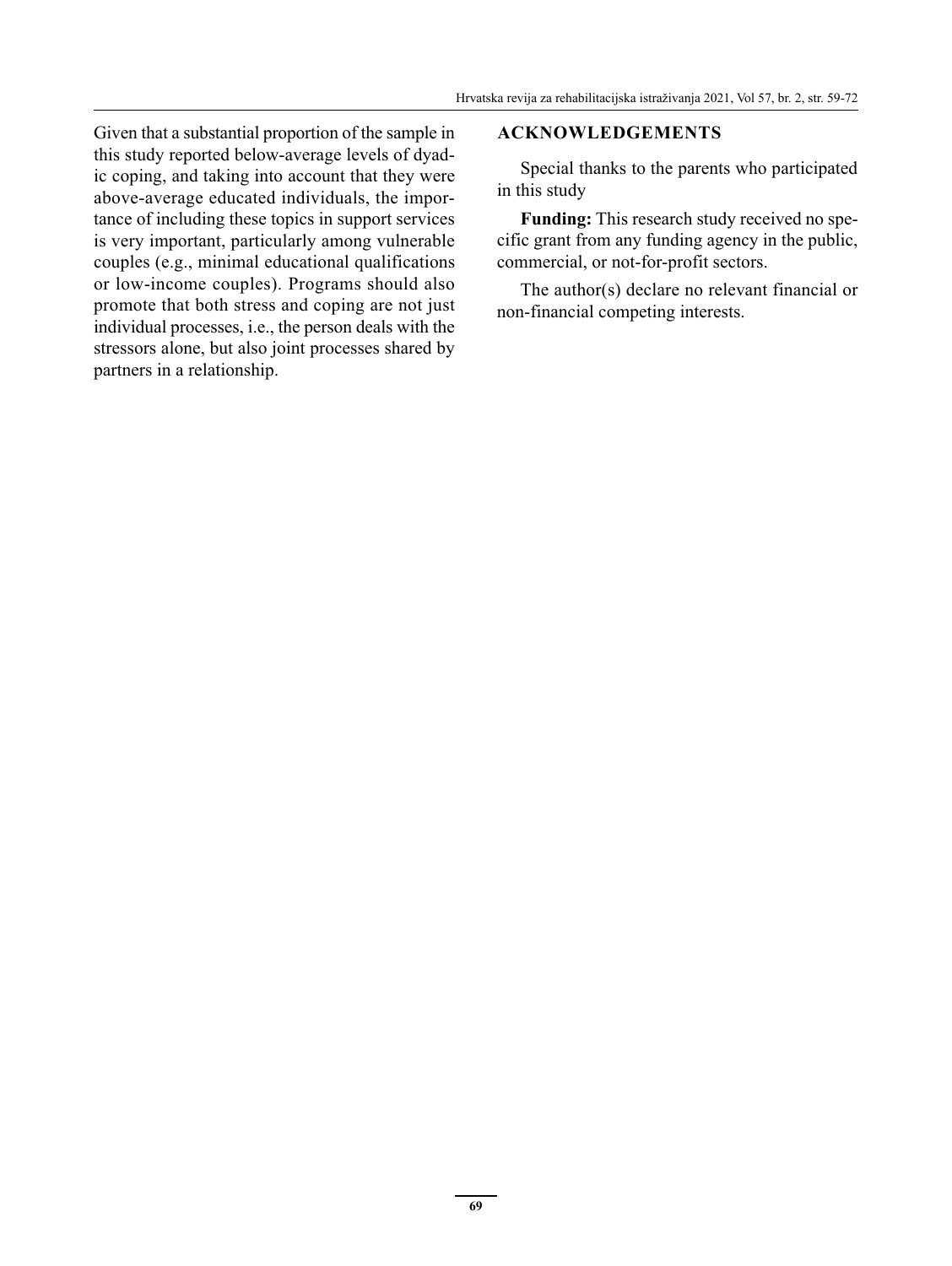#### **REFERENCES**

- Abbeduto, L., Seltzer, M. M., Shattuck, P., Krauss, M. W., Orsmond, G., & Murphy, M. M. (2004). Pychological wellbeing and coping in mothers of youths with autism, Down syndrome, or fragile X syndrome. *American Journal of Mental Retardation, 109*(3), 237-254. doi: 10.1352/0895-8017(2004)109.
- Alimović, S., Lisak, N., Cvitković, D., Wagner Jakab, A., Žic Ralić, A., & Stošić, J. (2016). *Socijalna inkluzija i dobrobit obitelji djece s teškoćama: Nacionalno izvješće Hrvatska* [Social inclusion and the welfare of families of children with disabilities: National report Croatia]. Edukacijsko-rehabilitacijski fakultet Sveučilišta u Zagrebu.
- Author A. (2016). [Title and other information omitted for blind review].
- Baeza-Velasco, C., Michelon, C., Rattaz, C., Pernon, E., & Baghdadli, A. (2013). Separation of parents raising children with autism spectrum disorders. *Journal of Developmental and Physical Disabilities, 25*(6), 613-624. doi: 10.1007/s10882-013-9338-0
- Barton, A. W., & Bryant, C. M. (2016). Financial strain, trajectories of marital processes, and African American newlyweds' marital instability. *Journal of Family Psychology, 30*(6), 657. doi: 10.1037/fam0000190
- Bayat, M. (2007). Evidence of resilience in families of children with autism. *Journal of Intellectual Disability Research, 51*, 702–714. doi: 10.1111/J.1365-2788.2007.00960.X
- Bergstraesser, E., Inglin, S., Hornung, R., & Landolt, M. A. (2015). Dyadic coping of parents after the death of a child. *Death studies, 39*(3), 128-138. doi: 10.1080/07481187.2014.920434
- Berry, J. O., & Jones, W. H. (1995). The parental stress scale: Initial psychometric evidence. *Journal of Social and Personal Relationships, 12*(3), 463-472. doi: 10.1177/0265407595123009.
- Bodenmann, G. (1995a). A systemic-transactional conceptualization of stress and coping in couples. *Swiss Journal of Psychology, 54*(1), 34-49.
- Bodenmann, G. (1995b). Dyadische Coping und Partnerschaftszufriedenheit [Dyadic coping and marital satisfaction]. *Psychologische Beiträge, 37*, 72-89.
- Bodenmann, G. (2005). Dyadic coping and its significance for marital functioning. In T. Revenson, K. Kayser, & G. Bodenmann (Eds.), *Couples coping with stress: Emerging perspectives on dyadic coping* (pp. 33–50). Washington, DC: American Psychological Association
- Bodenmann, G. (2008). *Dyadisches Coping Inventar: Test manual* [Dyadic Coping Inventory: Test manual]. Bern, Switzerland: Huber.
- Bodenmann, G., & Cina, A. (2006). Stress and coping among stable-satisfied, stable-distressed and separated/divorced Swiss couples: A 5-year prospective longitudinal study. *Journal of Divorce & Remarriage, 44*(1-2), 71-89. doi: 10.1300/J087v44n01\_04
- Boss, P. (2002). *Family stress management, 2nd ed*. Newbury Park, CA: Sage.
- Bush, K. R., & Price, C. A. (Eds.). (2021). *Families & change: Coping with stressful events and transitions (6th Edition)*. Sage.
- Catalano, R., & Dooley, C. D. (1977). Economic predictors of depressed mood and stressful life events in a metropolitan community. *Journal of Health and Social Behavior, 18*(3), 292-307. doi: 10.2307/2136355.
- Dawson, J. F. (2014). Moderation in management research: What, why, when and how. *Journal of Business and Psychology, 29*, 1-19.
- DePape, A. M., & Lindsay, S. (2015). Parents' experiences of caring for a child with autism spectrum disorder. *Qualitative health research, 25*(4), 569-583. doi: 10.1177/1049732314552455
- Dronkers, J., Kalmijn, M., & Wagner, M. (2006). Causes and consequences of divorce: Cross-national and cohort differences, an introduction to this special issue. *European Sociological Review, 22*(5), 479-481. doi: 10.1093/ esr/jcl015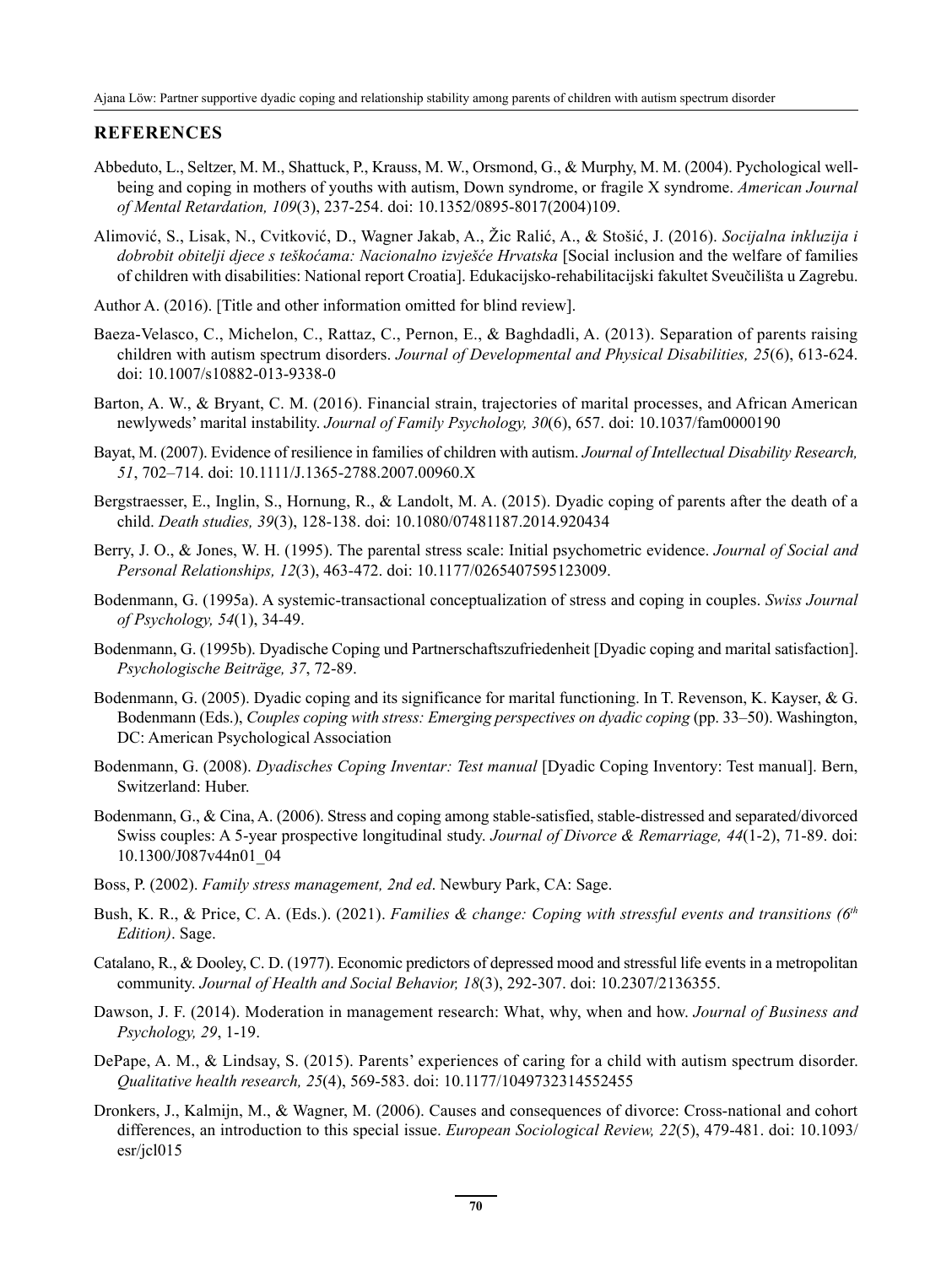- Falconier, M. K., & Kuhn, R. (2019). Dyadic coping in couples: A conceptual integration and a review of the empirical literature. *Frontiers in Psychology, 10*, 571. doi: 10.3389/fpsyg.2019.00571.
- Falconier, M. K., Nussbeck, F., Bodenmann, G., Schneider, H., & Bradbury, T. (2015). Stress from daily hassles in couples: Its effects on intradyadic stress, relationship satisfaction, and physical and psychological wellbeing. *Journal of Marital and Family Therapy, 41*(2), 221-235. doi: 10.1111/jmft.12073
- Freedman, B. H., Kalb, L. G., Zablotsky, B., & Stuart, E. A. (2012). Relationship status among parents of children with autism spectrum disorders: A population-based study. *Journal of autism and developmental disorders, 42*(4), 539-548. doi: 10.1007/s10803-011-1269-y
- García-López, C., Sarriá, E., Pozo, P., & Recio, P. (2016). Supportive dyadic coping and psychological adaptation in couples parenting children with autism spectrum disorder: The role of relationship satisfaction. *Journal of Autism and Developmental Disorders, 46*(11), 3434-3447. doi: 10.1007/s10803-016-2883-5.
- Goetz, G. L., Rodriguez, G., & Hartley, S. L. (2019). Actor-partner examination of daily parenting stress and couple interactions in the context of child autism. *Journal of Family Psychology, 33*(5), 554-564. doi: 10.1037/fam0000527
- Gottman, J. M., Coan, J., Carrere, S., & Swanson, C. (1998). Predicting marital happiness and stability from newlywed interactions. *Journal of Marriage and the Family*, 5-22. doi: 10.2307/353438
- Hartley, S. L., Barker, E. T., Seltzer, M. M., Floyd, F., Greenberg, J., Orsmond, G., & Bolt, D. (2010). The relative risk and timing of divorce in families of children with an autism spectrum disorder. *Journal of Family Psychology, 24*(4), 449. doi: 10.1037/a0019847
- Hartley, S. L., Barker, E. T., Seltzer, M. M., Greenberg, J. S., & Floyd, F. J. (2011). Marital satisfaction and parenting experiences of mothers and fathers of adolescents and adults with autism. *American Journal of Intellectual and Developmental Disabilities, 116*(1), 81-95. doi: 10.1352/1944-7558-116.1.81
- Hartley, S. L., Papp, L. M., & Bolt, D. (2018). Spillover of marital interactions and parenting stress in families of children with autism spectrum disorder. *Journal of Clinical Child & Adolescent Psychology, 47*(sup1), S88-S99. doi: 10.1080/15374416.2016.1152552.
- Hill, R. (1958). Generic Features of Families under Stress. *Social casework, 39*(2-3), 139-150. doi: 10.1177/1044389458039002-318.
- Jang, J., Dixon, D. R., Tarbox, J., & Granpeesheh, D. (2011). Symptom severity and challenging behaviour in children with ASD. *Research in Autism Spectrum Disorders, 5*(3), 1028-1032. doi: 10.1016/j.rasd.2010.11.008
- Johnson, M. D., & Anderson, J. R. (2013). The longitudinal association of marital confidence, time spent together, and marital satisfaction. *Family process, 52*(2), 244-256. doi: 10.1111/j.1545-5300.2012.01417.x
- Karst, J. S., & Van Hecke, A. V. (2012). Parent and family impact of autism spectrum disorders: A review and proposed model for intervention evaluation. *Clinical Child and Family Psychology Review, 15(*3), 247-277. doi: 10.1007/ s10567-012-0119-6
- Kelly, E. L., & Conley, J. J. (1987). Personality and compatibility: a prospective analysis of marital stability and marital satisfaction. *Journal of personality and social psychology, 52*(1), 27. doi: 10.1037/0022-3514.52.1.27
- Marciano, S. T., Drasgow, E., & Carlson, R. G. (2015). The marital experiences of couples who include a child with autism. *The Family Journal, 23*(2), 132-140. doi: 10.1177/1066480714564315
- Martínez-Pedraza, F. D. L. (2012). *Parental well-being within the marital subsystem: A study of mother-father dyads raising young children with Autism*. University of Massachusetts Boston.
- McGrew, J. H., & Keys, M. L. (2014). Caregiver stress during the first year after diagnosis of an autism spectrum disorder. *Research in Autism Spectrum Disorders, 8*(10), 1373–1385. doi: 10.1016/j.rasd.2014.07.011
- Milić Babić, M., & Laklija. M. (2013). Strategije suočavanja roditelja djece s teškoćama u razvoju predškolske dobi [Coping strategies in parents of preschool children with disabilities]. *Socijalna psihijatrija, 41*(4), 215-225.